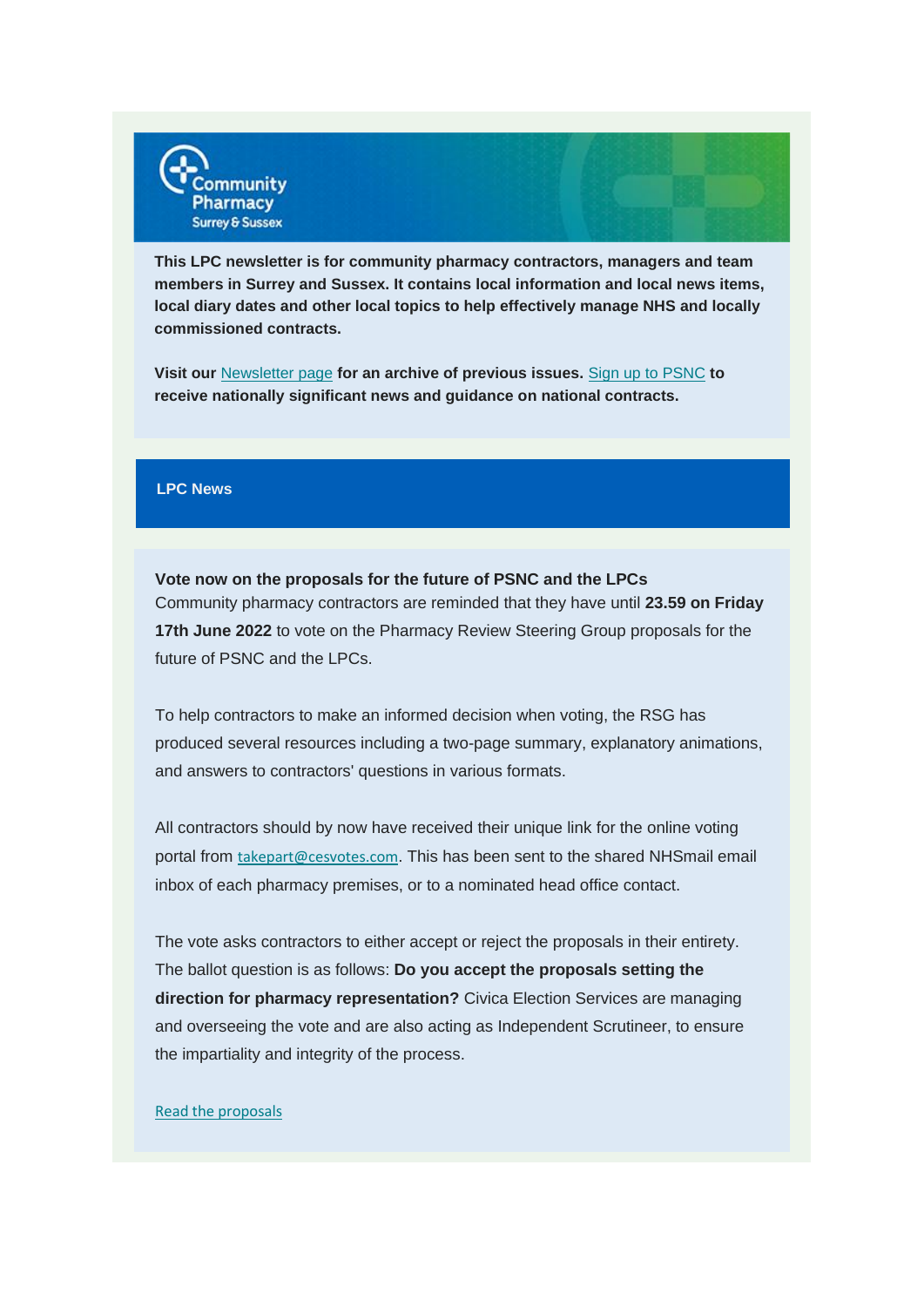#### [View all the information and resources on the RSG's website](https://communitypharmacyss.us7.list-manage.com/track/click?u=33f7e892f0f58b8b9ecc659cf&id=b8d99fd5fc&e=2bf65ab530)

#### **Is your Smartcard due for renewal soon?**

Community pharmacy team members are encouraged to check the expiry date of their NHS Smartcards and if the expiry date is approaching, ensure they renew it in advance of the expiry date.

A large number of Smartcards are due to pass their expiry date in June 2022, and if a Smartcard passes its expiry date without renewal, additional steps will be needed to get the Smartcard working again. [Read more](https://communitypharmacyss.us7.list-manage.com/track/click?u=33f7e892f0f58b8b9ecc659cf&id=0223b22c9d&e=2bf65ab530).

### **Prescription Exemptions**

Social care colleagues at Brighton and Hove County Council have raised the issue that due to the rising costs of living some patients are unable to afford the NHS prescription charge. Just a reminder that patients can be supported to find out if they're entitled to help with NHS costs using the [online eligibility checker](https://communitypharmacyss.us7.list-manage.com/track/click?u=33f7e892f0f58b8b9ecc659cf&id=c8c6164572&e=2bf65ab530). Further information is available here: [Patient exemptions: Communications toolkit for](https://communitypharmacyss.us7.list-manage.com/track/click?u=33f7e892f0f58b8b9ecc659cf&id=bd9137aa55&e=2bf65ab530)  [primary care teams in England \(nhsbsa.nhs.uk\)](https://communitypharmacyss.us7.list-manage.com/track/click?u=33f7e892f0f58b8b9ecc659cf&id=bd9137aa55&e=2bf65ab530).

#### **Local Services**

## **Hypertensive case finding service: AccuRx an initiative to increase collaborative working and increase identification of undiagnosed BP**

The hypertensive case finding service is a national service for community pharmacy, this service enables the pharmacist to identify a cohort of patients meeting inclusion criteria or any patient that has been referred/verbally signposted by GP surgeries to check BP and if clinically indicated offer ABPM.

A pathway has been developed with the Sussex and Surrey Heartlands CCG's and CPSS for using AccuRx messaging to patients in a targeted way. The pathway can be adapted as required locally. It has been designed to enable a collaborative approach between GP surgeries and community pharmacy for the service. Pilot sites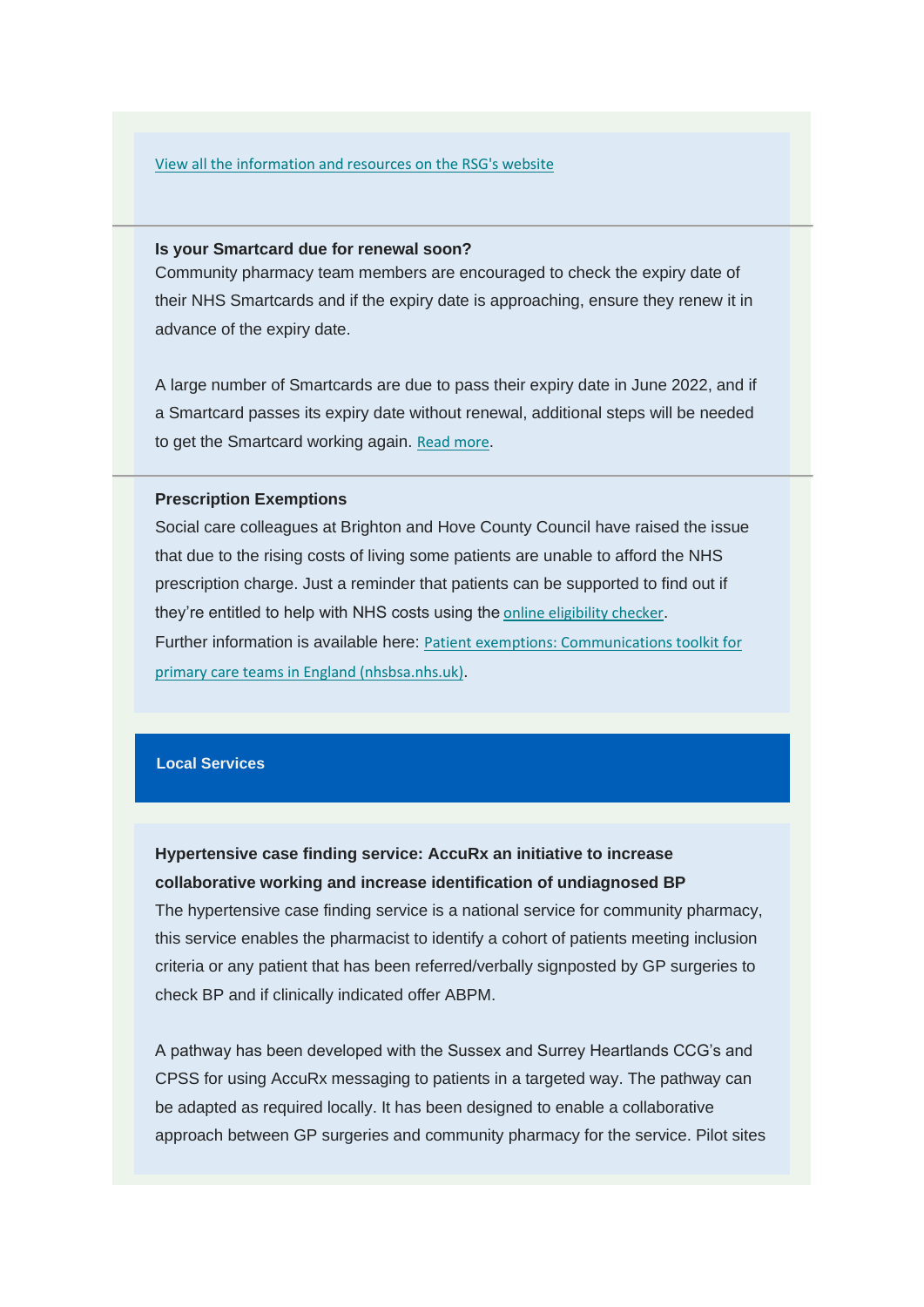are currently being implemented across Surrey and Sussex.

## **Short summary of pathway**

A member of the PCN team identifies a cohort of patients, for example patients who have not had a BP check in 5 years. This patient is sent a secure text message inviting them to either take their BP at home and upload the result using the link or to visit a participating pharmacy. We have developed a Google map that the GP surgery/PCN embed in the text message, so patients only visit/contact those pharmacies who are live. The pharmacist will conduct the service as per service specification and the result is uploaded onto a secure link, this message is sent directly back as agreed and is coded into patient records.

The LPC is contacting pharmacies in the PCNs that are on the rollout list to check service information and to discuss the pathway.

This is a fantastic way to work together across the PCNs and detect undiagnosed blood pressure in our communities.

#### **Opportunity to run Men's Health Week 13-19th June campaign**

This campaign links to NHS Healthchecks. Sharing the message of 'Time for your MOT' provides an opportunity to link this Campaign with the locally commissioned services that your pharmacy provides.

More information and resources can be found here Man MOT | Men's Health Forum [\(menshealthforum.org.uk\)](https://communitypharmacyss.us7.list-manage.com/track/click?u=33f7e892f0f58b8b9ecc659cf&id=7c9aaf2a21&e=2bf65ab530).

## **Training**

# **HEE Funding to support Pre-registration Trainee Pharmacy Technician placements**

Health Education England (HEE) are pleased to announce they have secured funding to further support growth of the pharmacy technician workforce in 22/23 through expansion of pre-registration trainee pharmacy technician (PTPT) training capacity in community pharmacy **or** as part of a cross sector integrated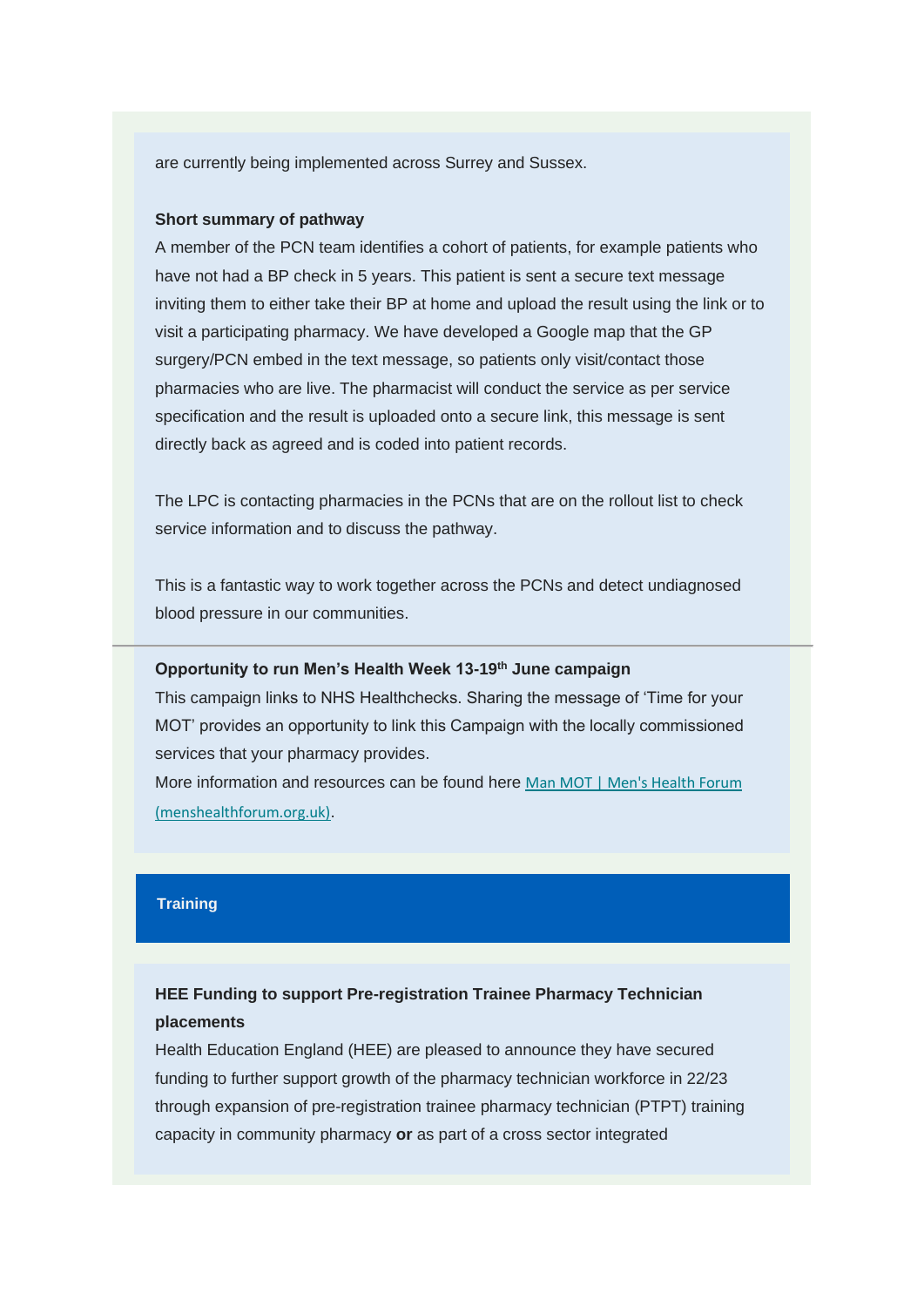apprenticeship programme.

They would like to invite you to join a webinar on **Monday 27 June 2022** where information regarding training programme requirements and the funding application process will be shared. Please see the flyer [here](https://communitypharmacyss.us7.list-manage.com/track/click?u=33f7e892f0f58b8b9ecc659cf&id=179e4e5f80&e=2bf65ab530) for an overview of the funding offer and details of the webinar or follow one of the links below to complete the registration form to attend.

**[Link to registration form for MORNING 10am webinar](https://communitypharmacyss.us7.list-manage.com/track/click?u=33f7e892f0f58b8b9ecc659cf&id=9c0b1907ac&e=2bf65ab530) [Link to registration form for EVENING 7pm webinar](https://communitypharmacyss.us7.list-manage.com/track/click?u=33f7e892f0f58b8b9ecc659cf&id=8464bb1d6c&e=2bf65ab530)**

#### **PCN Lead**

## **PCN Lead Accelerating hypertension case-finding enhanced service report-Claim for £800 by 20th June**

As part of the NHSEI Southeast Region pharmacy enhanced service to accelerate implementation of the hypertension case-finding advanced service, Community Pharmacy PCN Leads for each PCN in the Region were invited to submit a proposal to deliver the enhanced service.

If you applied for this enhanced service, please complete the following form to explain what you did and how you have met the outcomes set out in your proposal. [Hypertension enhanced PCN service](https://communitypharmacyss.us7.list-manage.com/track/click?u=33f7e892f0f58b8b9ecc659cf&id=4397e524e1&e=2bf65ab530)

Please complete the form, setting out your report and submit this **no later than 0800 on 20 June 2022**.

**PCN Lead hypertensive case finding plans**  Remember to submit your completed document back to [MarieHockley@communitypharmacyss.co.uk](mailto:MarieHockley@communitypharmacyss.co.uk) by the **19th of June.**

#### **Newsletters**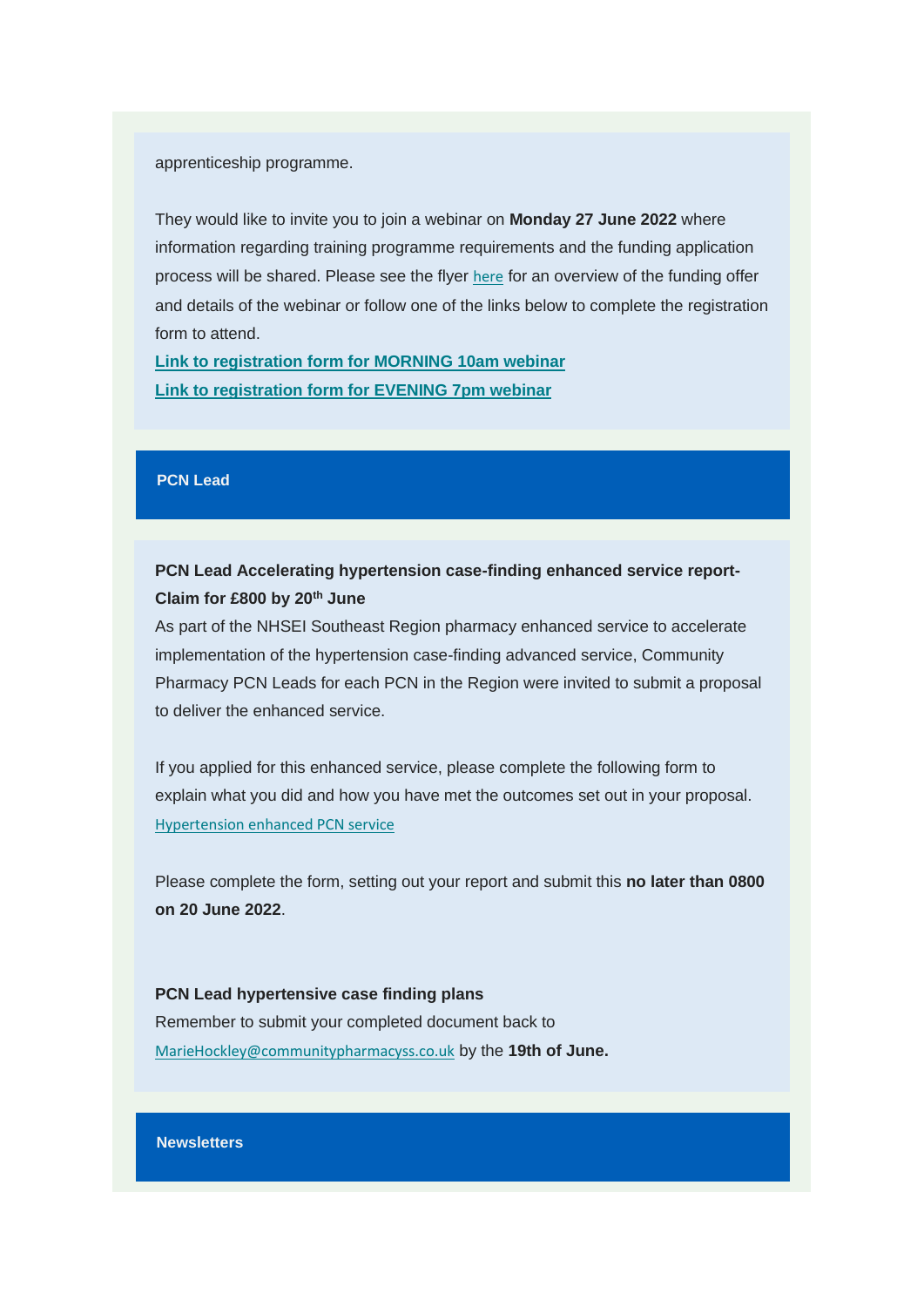To read the latest edition of the Primary Care Bulletin click [here](https://communitypharmacyss.us7.list-manage.com/track/click?u=33f7e892f0f58b8b9ecc659cf&id=ef2c233d8f&e=2bf65ab530). To read the latest Healthwatch Surrey Insight Bulletin click [here](https://communitypharmacyss.us7.list-manage.com/track/click?u=33f7e892f0f58b8b9ecc659cf&id=2efb6965e7&e=2bf65ab530). To read the latest edition of East Surrey Medicines Management Team Update click [here](https://communitypharmacyss.us7.list-manage.com/track/click?u=33f7e892f0f58b8b9ecc659cf&id=5e9ba7a221&e=2bf65ab530).

#### **Additionally you might be interested in......**

#### **RPS: Vision for Pharmacy Practice Events**

As part of its programme of work to develop a new vision for pharmacy practice, the Royal Pharmaceutical Society (RPS) plans to hold two virtual events for contractors on Wednesday, 15th June from 10-11:30am and Monday, 27th June from 7-8.30pm. At these events, delegates will explore the themes from The King's Fund literature review in more depth, discuss how policy developments is shaping the future of pharmacy and more. [Book a place for one of the RPS events](https://communitypharmacyss.us7.list-manage.com/track/click?u=33f7e892f0f58b8b9ecc659cf&id=435a741d96&e=2bf65ab530).

#### **Designated Supervisor (pre-registration tutor) HEE need your voice!**

To support the implementation of the full [initial education and training reforms](https://communitypharmacyss.us7.list-manage.com/track/click?u=33f7e892f0f58b8b9ecc659cf&id=e3a801e590&e=2bf65ab530), HEE LaSE is exploring the current supervision and mentorship models that exist within primary care for trainee pharmacists (TPs). All Designated Supervisors (DS) who work in a community pharmacy in London, Kent, Surrey or Sussex are invited to take part in a 1 hour focus group in July (dates to be confirmed). Some of the key aims and objectives that we will discuss are:

- current models of TP mentorship and supervision
- capacity required for TP supervision
- DS experience and views of current supervisory models and impact of undergraduate placements to current infrastructure

If you would like to take part in the focus group, please email Sureena Clement at [Sureena.clement@nhs.net](mailto:Sureena.clement@nhs.net) by Friday 10th June.

#### **HEE Multi-professional SIM fellow opportunity**

There is an opportunity to be part of the Simulation-Based Education and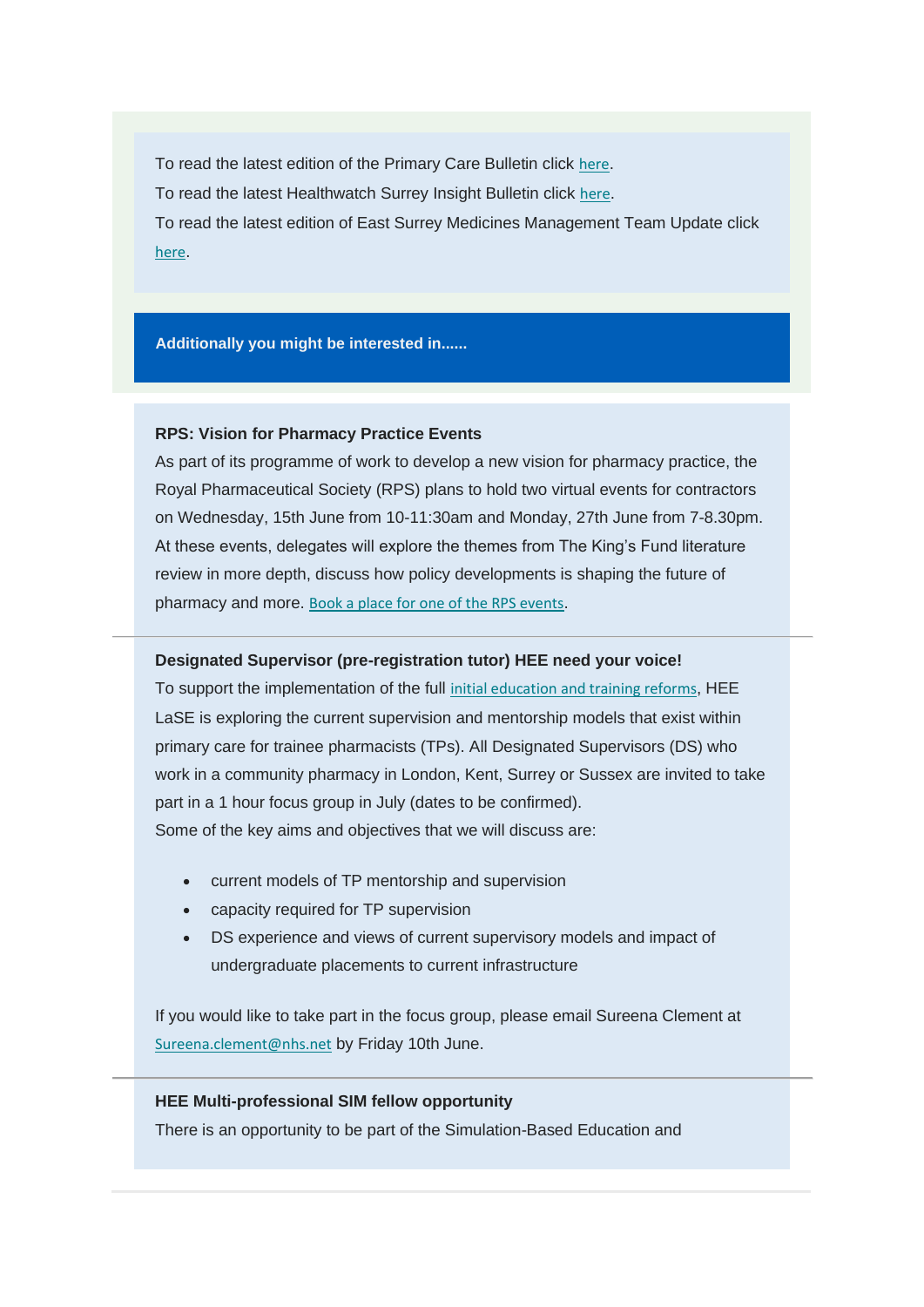Technology-Enhanced Learning (SIM-TEL) Multi-professional Fellowship programme. More information, including the project application form, can be found [here](https://communitypharmacyss.us7.list-manage.com/track/click?u=33f7e892f0f58b8b9ecc659cf&id=f8f43afdef&e=2bf65ab530).

#### **HEE Initial education and training of pharmacists' newsletter**

To receive news by email about the initial education and training of pharmacists, make sure to sign up to the newsletter (it takes less than 5 minutes to complete): [Initial education and training of pharmacists newsletter sign-up | Health Education England](https://communitypharmacyss.us7.list-manage.com/track/click?u=33f7e892f0f58b8b9ecc659cf&id=1e632bb8b2&e=2bf65ab530)  [\(hee.nhs.uk\)](https://communitypharmacyss.us7.list-manage.com/track/click?u=33f7e892f0f58b8b9ecc659cf&id=1e632bb8b2&e=2bf65ab530).

#### **HEE Clinical Skills Training Survey – deadline: Friday 17 June 2022**

At Health Education England (HEE) we are working closely with our colleagues at NHS England and NHS Improvement to provide training opportunities to pharmacists delivering NHS community pharmacy services across England.

During 2019-2022 CPPE and RPS delivered Pharmacy Integration Programmefunded training to support the delivery of the community pharmacist consultation service. An evaluation of this training highlighted many positive aspects and taking this further, we are commissioning the next phase of training for post-registration pharmacists delivering NHS community pharmacy services.

To collate as much frontline knowledge in the development of the training modules, we are seeking opinions from learning and education leads, frontline pharmacists, and employers.

To support this work please complete this [survey](https://communitypharmacyss.us7.list-manage.com/track/click?u=33f7e892f0f58b8b9ecc659cf&id=724a290abb&e=2bf65ab530) by Friday 17 June 2022, to allow us to gather feedback on the commentary we have received from the employer groups and gain an understanding of frontline pharmacists' skills and potential gaps in training.

If you have any queries, please do not hesitate to contact the team via [pharmacyteam@hee.nhs.uk](mailto:pharmacyteam@hee.nhs.uk) stating – Clinical Skills Training